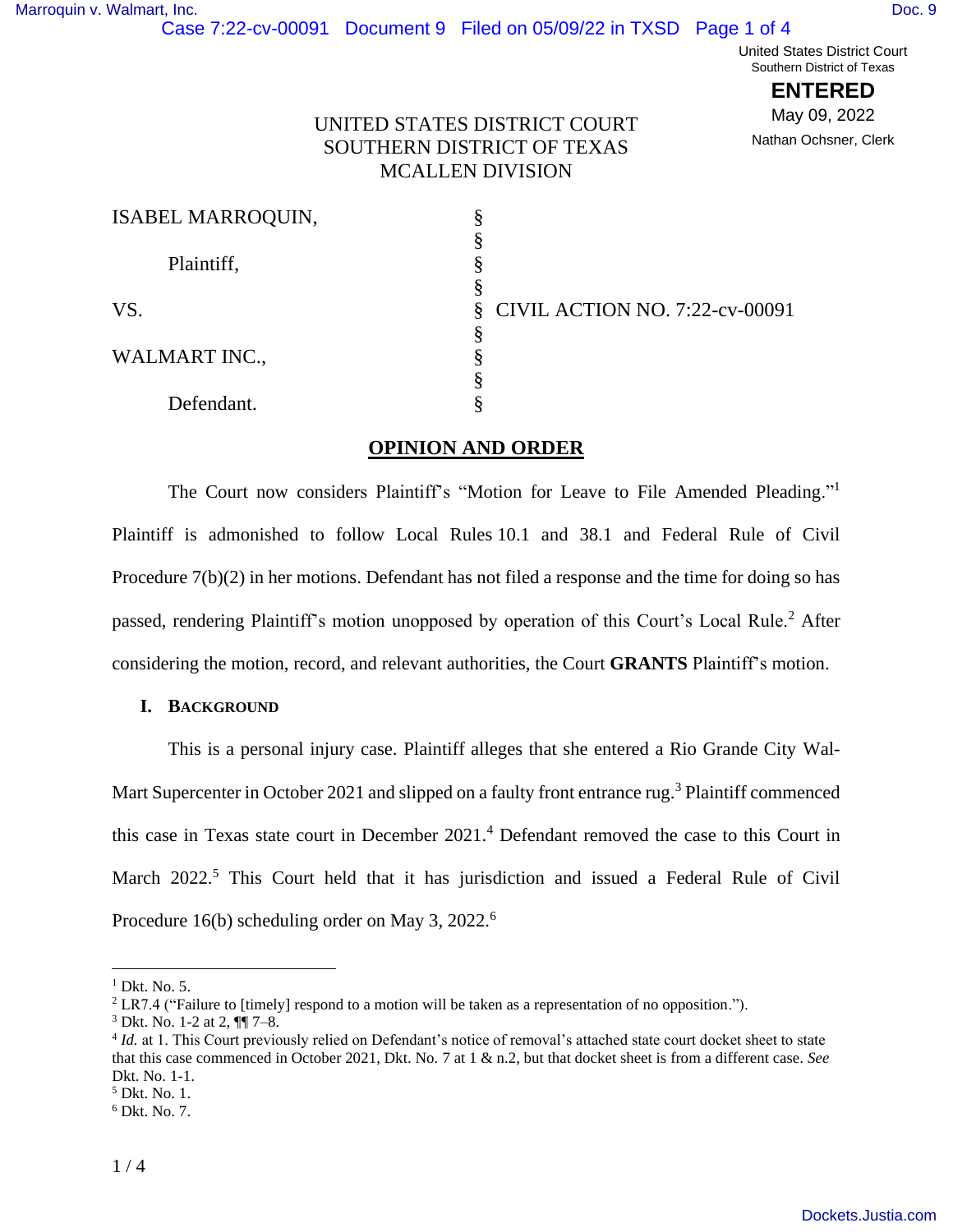#### Case 7:22-cv-00091 Document 9 Filed on 05/09/22 in TXSD Page 2 of 4

Plaintiff filed her motion for leave to file an amended complaint on April  $14th$ ,  $7$  and the motion ripened on May 5th.<sup>8</sup> Plaintiff seeks the Court's leave to amend her complaint. The Court turns to the analysis.

#### **II. DISCUSSION**

#### **a. Legal Standard**

Federal Rule of Civil Procedure  $15(a)(1)$  permits one pleading amendment as a matter of course within twenty-one days after initially serving it or twenty-one days after service of a responsive pleading or certain motions, whichever is earlier. Because Plaintiff served her complaint and Defendant answered in December 2021,<sup>9</sup> more than twenty-one days have passed and Plaintiff "may amend [her] pleading only with the opposing party's written consent or the court's leave."<sup>10</sup> Because Plaintiff lacks Defendant's written consent,<sup>11</sup> Plaintiff requires the Court's leave to amend her complaint.

Under Rule  $15(a)(2)$ , "[t]he court should freely give leave when justice so requires."<sup>12</sup> "[T]he language of this rule 'evinces a bias in favor of granting leave to amend."<sup>13</sup> "Leave to amend is in no way automatic, but the district court must possess a 'substantial reason' to deny a party's request for leave to amend."<sup>14</sup> To ascertain whether a substantial reason to deny a request for leave to amend exists, courts in the Fifth Circuit examine five factors: "1) undue delay, 2) bad faith or dilatory motive, 3) repeated failure to cure deficiencies by previous amendments, 4) undue

<sup>7</sup> Dkt. No. 5.

<sup>8</sup> LR7.3.

<sup>9</sup> Dkt. Nos. 1-2 and 1-4.

<sup>10</sup> FED. R. CIV. P. 15(a)(2).

<sup>11</sup> *See* Dkt. No. 5 at 3.

 $12$  FED. R. CIV. P. 15(a)(2).

<sup>13</sup> *Smith v. EMC Corp.*, 393 F.3d 590, 595 (5th Cir. 2004) (quoting *Lyn-Lea Travel Corp. v. Am. Airlines, Inc.*, 283 F.3d 282, 286 (5th Cir. 2002)).

<sup>14</sup> *Marucci Sports, L.L.C. v. Nat'l Collegiate Athletic Ass'n*, 751 F.3d 368, 378 (5th Cir. 2014) (quoting *Jones v. Robinson Prop. Grp.*, 427 F.3d 987, 993 (5th Cir. 2005)).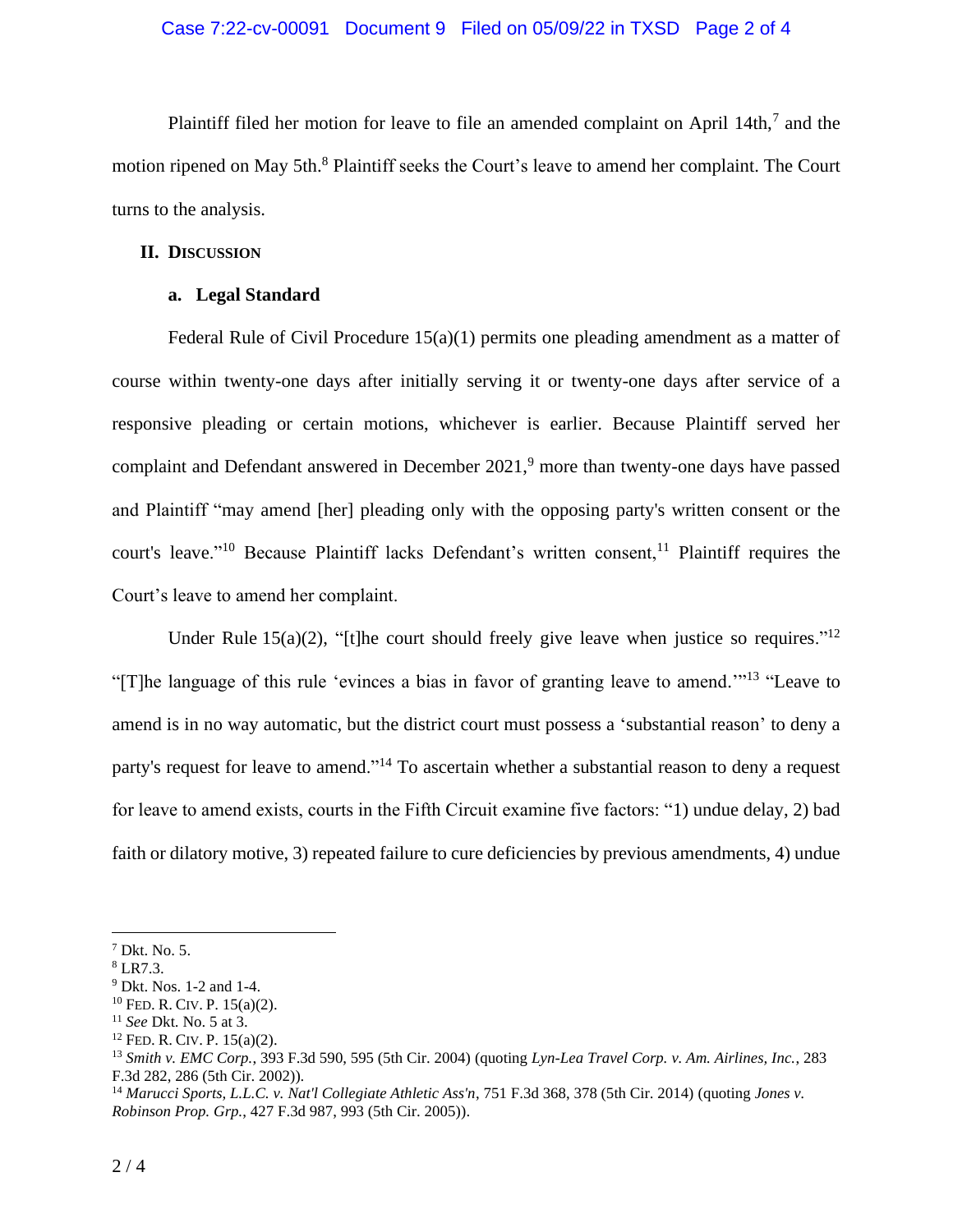## Case 7:22-cv-00091 Document 9 Filed on 05/09/22 in TXSD Page 3 of 4

prejudice to the opposing party, and 5) futility of the amendment."<sup>15</sup> A plaintiff's failure to avail of earlier opportunities to amend favors denial of leave to amend.<sup>16</sup> The rules governing pleading amendment also "do not require that courts indulge in futile gestures,"<sup>17</sup> so the Court need not grant leave to file a proposed amendment that is futile because it would fail to survive a Federal Rule of Civil Procedure  $12(b)(6)$  motion to dismiss.<sup>18</sup> Absent any of these factors, however, leave to amend should be freely given.<sup>19</sup> Ultimately, "[w]hether leave to amend should be granted is entrusted to the sound discretion of the district court."<sup>20</sup>

#### **b. Analysis**

Plaintiff only briefly argues that the Court should permit her leave to amend because "the amended pleading will clarify Plaintiff's demand for damages and the procedural rules under which this case is brought."<sup>21</sup> The proposed amendment is therefore more technical than substantive, as it does not substantively modify Plaintiff's factual allegations or cause of action.<sup>22</sup> Plaintiff's motion for leave to amend also comes very early in this case, before the Court issued its discovery schedule,  $^{23}$  and before the parties accomplished any discovery at all. <sup>24</sup> Again, Defendant does not oppose Plaintiff's leave to amend.<sup>25</sup>

<sup>15</sup> *Smith*, 393 F.3d at 595.

<sup>16</sup> *Quintanilla v. Tex. Television Inc.*, 139 F.3d 494, 499 (5th Cir. 1998) (citing *Topalian v. Ehrman*, 954 F.2d 1125, 1139 (5th Cir. 1992)); *accord Rosenzweig v. Azurix Corp.*, 332 F.3d 854, 864 (5th Cir. 2003) (quoting *Carson v. Polley*, 689 F.2d 562, 584 (5th Cir. 1982)) ("A litigant's failure to assert a claim as soon as he could have is properly

a factor to be considered in deciding whether to grant leave to amend. Merely because a claim was not presented as promptly as possible, however, does not vest the district court with authority to punish the litigant.").

<sup>17</sup> *United States ex rel. Jackson v. Univ. of N. Tex.*, 673 F. App'x 384, 388 (per curiam) (quoting *DeLoach v. Woodley*, 405 F.2d 496, 497 (5th Cir. 1968) (per curiam)).

<sup>18</sup> *Marucci Sports*, 751 F.3d at 378.

<sup>19</sup> *Foman v. Davis*, 371 U.S. 178, 182 (1962).

<sup>20</sup> *Quintanilla*, 139 F.3d at 499 (quotation omitted); *see SMH Enters. v. Krispy Krunchy Foods, L.L.C.*, No. CV 20- 2970, 2022 WL 497527, at \*3–4 (E.D. La. Feb. 2, 2022).

<sup>&</sup>lt;sup>21</sup> Dkt. No. 5 at 2, ¶ 3.

<sup>22</sup> *Compare* Dkt. No. 1-2 at 2–3, ¶¶ 7–16, *with* Dkt. No. 5-1 at 2–3, ¶¶ 5–14.

<sup>23</sup> *Compare* Dkt. No. 5, *with* Dkt. No. 7.

<sup>24</sup> *See* Dkt. No. 6 at 3, ¶¶ 9–10.

<sup>25</sup> *See supra* note [2](#page-0-0) and accompanying text.